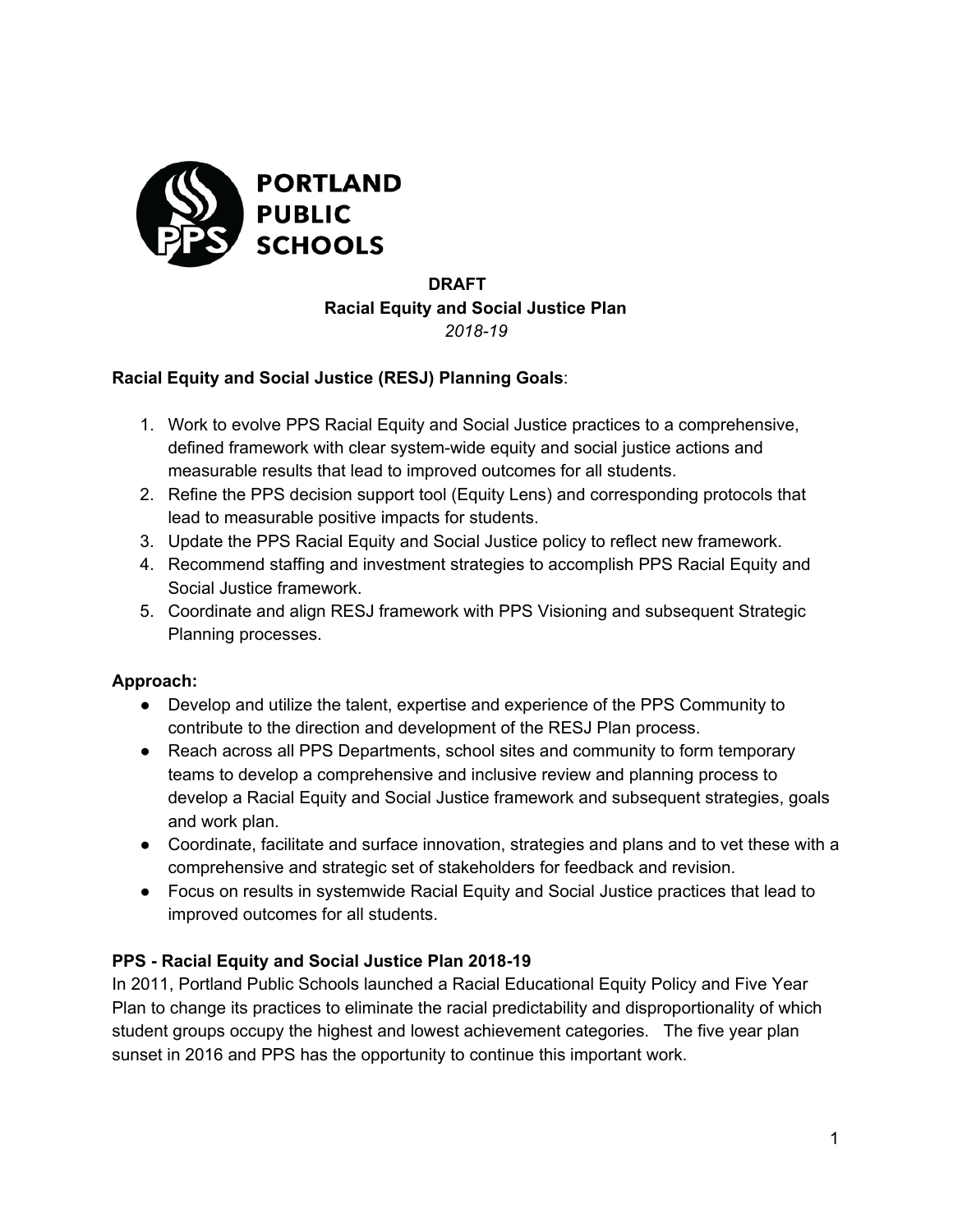The RESJ plan intends to build on the successes of the initial Equity plan while also critically examining opportunities to increase the effectiveness of Racial Equity and Social Justice practices through organizational change and systemwide coordination. To improve outcomes for all students, a comprehensive set of strategies should be implemented across PPS. System change at this level requires an understanding and current assessment of where all parts of the organization are in the change process. This plan endeavors to examine all stages along the continuum of organizational change to assess strengths and opportunities for RESJ.

#### **Stages of Organizational Change at Portland Public Schools –** *A Roadmap for Change*



1. **Individual Readiness** – Individuals throughout the organization are self aware and proactively take personal responsibility to learn, grow and adapt to support Equity and Social Justice. Individuals are aware of the potential impact of Equity and Social Justice to drive meaningful change and increase outcomes and student success.

2. **Organizational Culture** – A culture that proactively works to counteract inequities inside and outside of the organization. The culture is transformative and relies on adaptive leadership to impact behaviors, mindsets, practices, programs and processes. Programs are culturally responsive and make explicit ties to Equity and Social Justice practices to increase outcomes and student success. Students, families and communities are valued as leaders and assets to the work.

3. **Equity and Social Justice Systems** – Equity and Social Justice practices and principles are embedded throughout all of the systems in the organization. Decision making, investments, continuous improvement efforts and policies reflect the values and principles of equity and social justice. Data and Research efforts incorporate those values and principles as well.

#### **Sample "Levers" for Organizational Change**

Existing in public institutions are several "levers" or strategic practices in an organization that can be leveraged to build momentum and drive change towards a more equitable and social justice oriented system. To move through the organizational stages for Equity and Social Justice a sample list of levers will be used to guide the process of developing an Equity and Social Justice framework and work plan for PPS. Below is a sample chart of identified levers.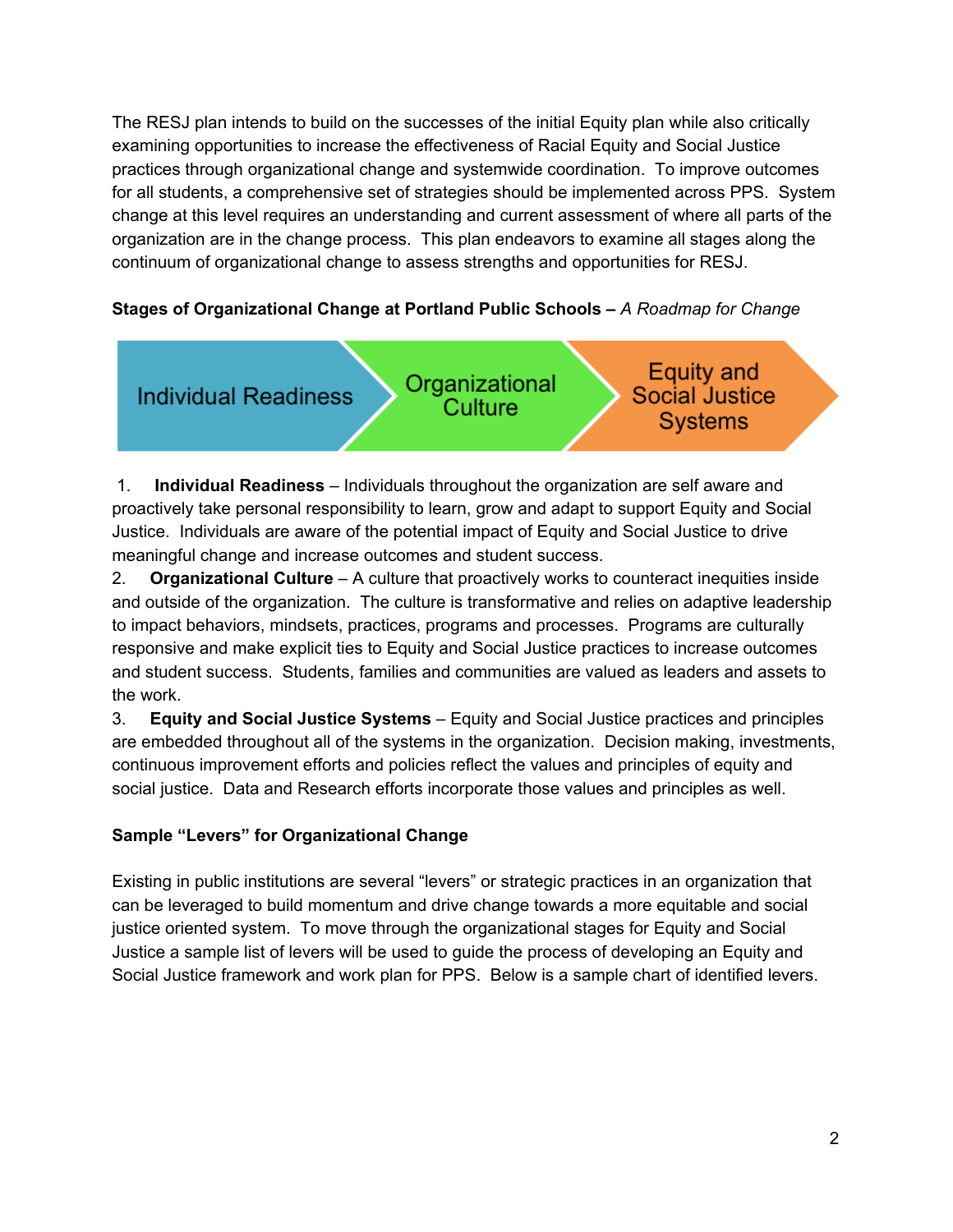| <b>Individual Readiness</b>                                                                                                                                                                                                                                                                              | <b>Organizational Culture</b>                                                                                                                                                                                                                                                                                                                                                                                           | <b>Equity and Social Justice</b><br><b>Operations</b>                                                                                                                                                                                                                                                                                  |
|----------------------------------------------------------------------------------------------------------------------------------------------------------------------------------------------------------------------------------------------------------------------------------------------------------|-------------------------------------------------------------------------------------------------------------------------------------------------------------------------------------------------------------------------------------------------------------------------------------------------------------------------------------------------------------------------------------------------------------------------|----------------------------------------------------------------------------------------------------------------------------------------------------------------------------------------------------------------------------------------------------------------------------------------------------------------------------------------|
| <b>Self Assessment</b><br>Professional<br>Development<br>Supervision and<br>feedback<br><b>Annual Review</b><br><b>E/SJ Competencies</b><br><b>Hiring Processes</b><br>Recruitment<br>٠<br>Retention<br>٠<br>Compensation<br>$\blacksquare$<br>E/SJ Incentives,<br>recognition<br><b>Affinity Groups</b> | Data/Research: (collection,<br>analysis,<br>dissemination/reporting)<br>Communications<br><b>Frameworks</b><br><b>Community Engagement</b><br><b>Student and Family</b><br>$\cdot$<br>Leadership<br>Instruction/Pedagogy<br>$\blacksquare$<br>E/SJ Leadership<br><b>Professional Development</b><br><b>Professional Learning</b><br>Collaboratives/Communities of<br>Practice<br><b>School and Community</b><br>Climate | Data/Research:<br>(collection, analysis,<br>dissemination)<br><b>Decision Support Tool</b><br>and Protocols<br>Policy<br>E/SJ Goals<br>$\cdot$<br>E/SJ Work Plan<br>$\cdot$<br><b>E/SJ Professional</b><br>$\blacksquare$<br>Development<br><b>Budget and Strategic</b><br>Investments<br>Advocacy<br><b>School Board</b><br>Alignment |

#### **Process and Timeline**

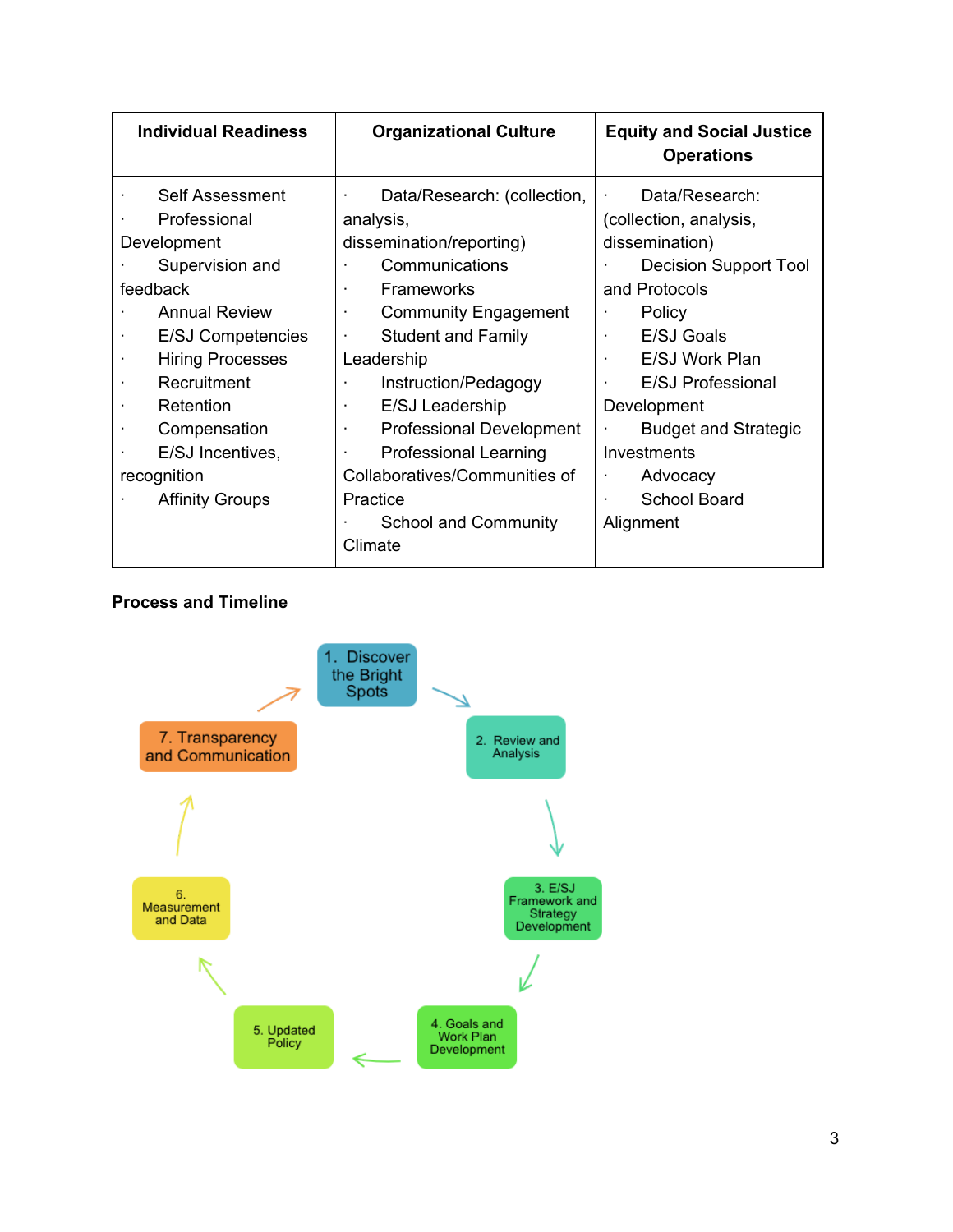1. **Bright Spots Discovery**: Using adapted appreciative inquiry method, identify programs, practices, and people experiencing equity and social justice success at PPS and throughout the country. Catalog successes using framework for organizational change and identified levers.

# *Draft Timeline*: December 2018

*Activities*:

- Establish four temporary RESJ Teams: 1. Teaching and Learning; 2. Student Led Initiatives 3. Community Partnerships; 3. Talent Diversity
- ID national best and promising RESJ practices and programs and gather information
- Develop comprehensive RESJ Catalog of successful programs, practices and people
- Share RESJ Catalog with SLT
- Coordinate information gathering with PPS Visioning process and leverage respective activities

## *Deliverables*

A. RESJ Catalog

B. RESJ Temporary Teams: Teaching and Learning, Student Led Initiatives, Community Partnerships Talent Diversity

2. **Review and Analysis**: Using adapted appreciative inquiry process, continue to discover by reviewing and analyzing RESJ Catalog in SLT and the temporary RESJ teams: 1. Teaching and Learning; 2. Student Initiatives; 3. Community Partnerships 4. Talent Diversity. Identify data sets and information to inform analysis. Identify the causes and conditions for success and analyze opportunities and challenges to leverage existing levers at relevant stages of organizational change at PPS.

*Draft Timeline*: December - January 2018

Activities:

- Schedule and develop agendas for weekly team meetings (3)
- Present updates at weekly SLT meetings and provide opportunities for SLT review and analysis
- Develop review framework in collaboration with team members (3)
- Review progress from PPS 5 Year Racial Equity Plan and corresponding data
- Review progress of ODE African American and Native American Student Achievement Plans and corresponding data
- ID opportunities to leverage existing levers at PPS
- ID potential challenges for adoption of practices, programs, strategies
- Develop and Draft RESJ Opportunities Document
- Present RESJ Opportunities Document to stakeholders and gather feedback.
- Incorporate feedback and develop final RESJ Opportunities Document
- Begin refinement of RESJ decision support tool (equity lens)
- ID opportunities for system wide decision support tool utilization.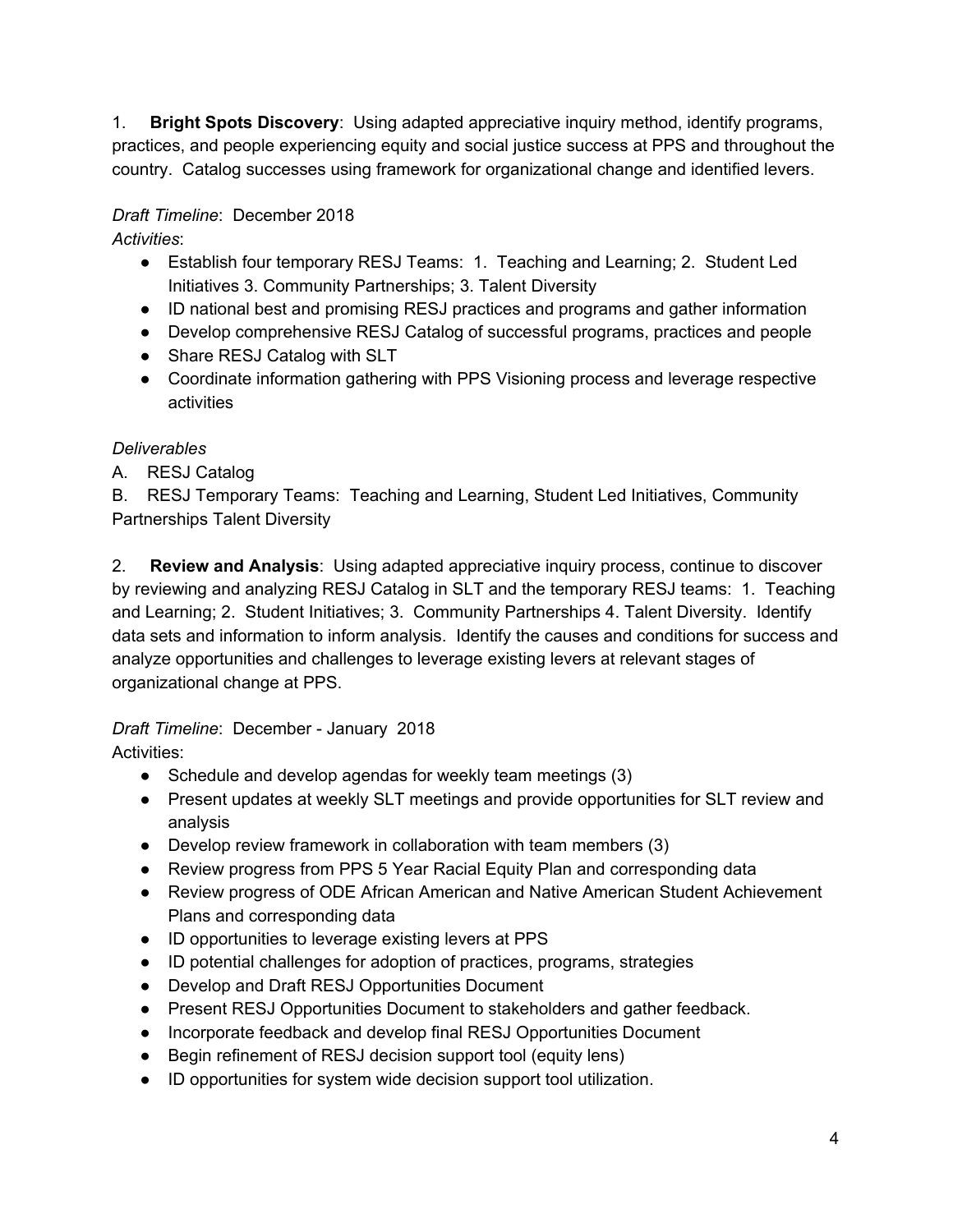#### *Deliverables:*

A. RESJ Opportunities Document

3. **Racial Equity and Social Justice Framework and Strategy Development**: Using analysis and RESJ Opportunities document, develop data and community driven Racial Equity and Social Justice Framework and corresponding prioritized strategies for PPS.

# *Draft Timeline*: January - February 2019

*Activities*:

- In temporary RESJ teams develop and refine RESJ framework
- Coordinate with PPS Vision process to incorporate key vision elements for alignment with RESJ framework
- SLT refines and adopts proposed RESJ framework
- Temporary RESJ teams and SLT ID and prioritize RESJ Strategies
- Present RESJ Framework and Strategies to stakeholders and gather feedback
- Incorporate feedback and develop final RESJ Framework and strategies

#### *Deliverables:*

A. PPS RESJ Framework and Strategies

#### 4. **Racial Equity and Social Justice Goals and Work Plan Development**: Work

collaboratively across teams at PPS to develop RESJ Goals and corresponding work plan that draws from existing and innovative work across all departments at PPS. Coordinate timeline and activities with existing PPS wide planning processes such as the PPS Vision and Strategic Plan.

#### *Draft Timeline*: February – March 2019

*Activities:*

- ID department contacts for RESJ work plan development
- Meet with PPS Departments to review framework and strategies and gather feedback and input for RESJ goals
- Review department feedback and suggestions with SLT
- Finalize updated decision support tool (lens) and develop protocols for utilization
- Present updates to SLT for feedback and approval
- Draft RESJ Goals and Work Plan
- Present RESJ Goals and Work Plan with stakeholders and gather feedback
- Incorporate feedback and develop final RESJ Goals and Work Plan

#### *Deliverables:*

- A. PPS RESJ Goals and Work Plan
- B. PPS RESJ Lens and Protocols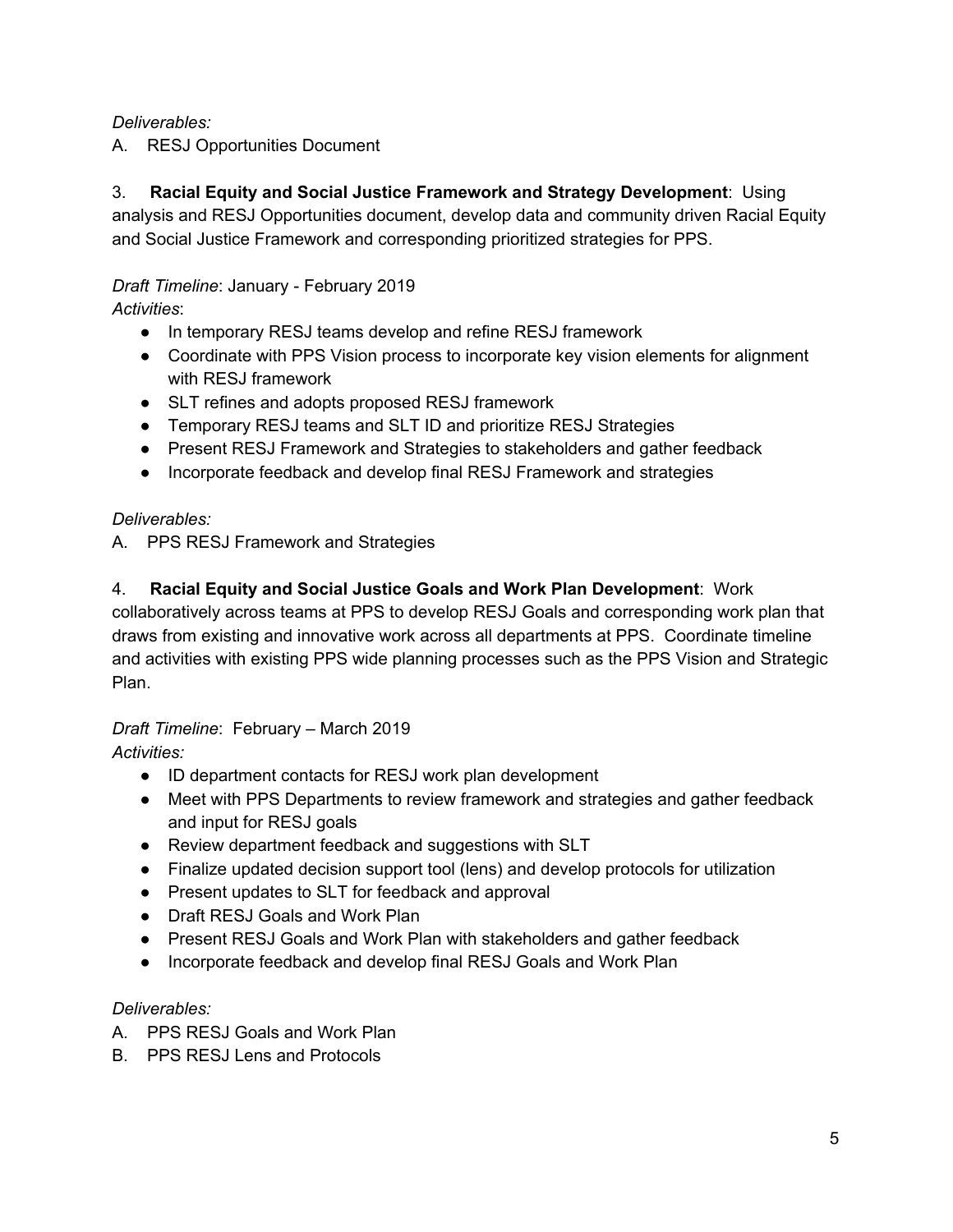5. **Update Racial Equity and Social Justice Policy**: Make recommended updates to existing PPS Racial Educational Equity Policy for adoption by PPS School Board.

# *Draft Timeline*: April 2019

*Activities*:

- Draft recommendations for updated policy
- Follow board policy process

## *Deliverables:*

A. Adopted RESJ Policy Update

6. **Measurement and Data**: Develop comprehensive data measurement protocols to support RESJ goals and strategies. This includes data protocols for collection, analysis and reporting for the duration of the RESJ Work Plan.

# *Draft Timeline*: May – July 2019

*Activities:*

- ID quantitative and qualitative methods for RESJ data collection and analysis.
- ID opportunities for community led inquiry, research and analysis.
- Work collaboratively with educators, SLT, students, parents, and community members to inform RESJ practices to enhance PPS System Performance Dept's. ability to measure and track RESJ Framework, Strategies and Goals progress.
- Develop proactive strategies to address gaps in knowledge, information, data to measure and track RESJ Framework, Strategies and Goals progress
- Work collaboratively with PPS and stakeholders to convene "learning labs" to share knowledge and experience across RESJ Goals.
- ID and develop RESJ goal revision and adjustment process.
- ID and develop RESJ baseline data to inform RESJ Goal progress.

# *Deliverables:*

A. E/SJ Measurement protocols

**7. Transparency and Communications:** Develop dashboard to report progress against RESJ Goals. Collaborate with PPS Communications to develop communications strategies to keep students, parents, community members and other interested parties informed about RESJ at PPS.

# *Draft Timeline*: June - July 2019

*Activities:*

- Collaborate with Communications and Systems Performance Departments to develop RESJ reporting dashboard
- Update PPS Equity web page to include updated RESJ policy, Framework, Strategies, Goals and Work Plan.